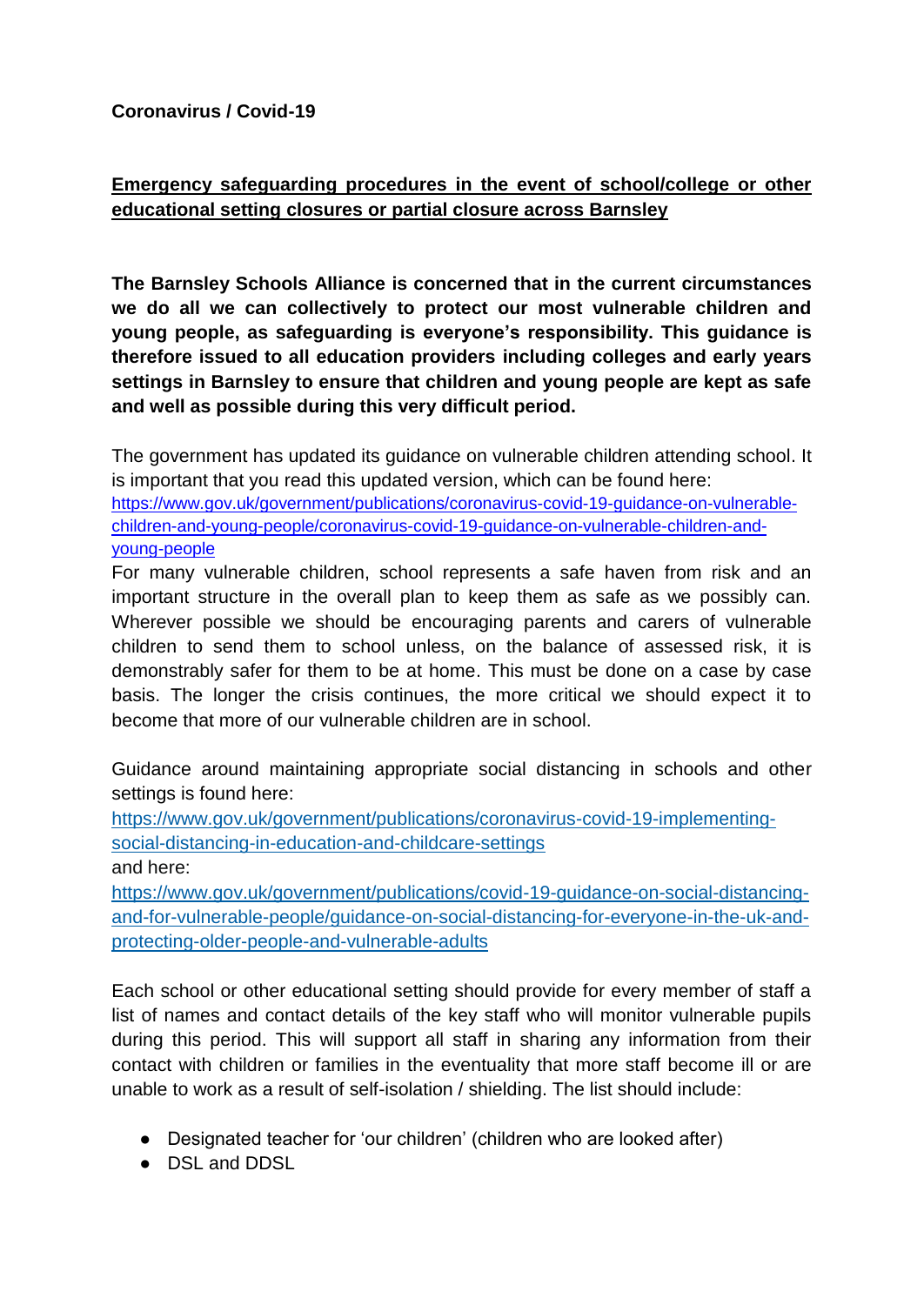● Senior Leadership Team, Headteacher and deputy as a minimum, but extended SLT may be appropriate for your school. It is recommended that the senior leadership team identify reserve staff.

These identified staff are responsible for monitoring CPOMS (or alternative system where CPOMS isn't in use) and internal arrangements to ensure timely referrals to Children's Services if required.

Please ensure that you have the appropriate contact details for children's services:

Barnsley Safeguarding Children Partnership for advice: 01226 775859 Early Help support: [earlyhelp@barnsley.gov.uk](mailto:earlyhelp@barnsley.gov.uk) Barnsley Schools Alliance: [admin-schoolsalliance@barnsley.gov.uk](mailto:admin-schoolsalliance@barnsley.gov.uk)  Children's Social Care front door – urgent referrals only: 01226 772423 Looked After Children - [virtualschool@barnsley.gov.uk](mailto:virtualschool@barnsley.gov.uk) Education Welfare Service – [janeallen@barnsley.gov.uk](mailto:janeallen@barnsley.gov.uk) Education, Health & Care Plan Team – [EHCTeam@barnsley.gov.uk](mailto:EHCTeam@barnsley.gov.uk) Special Educational Needs / Disability Information, Advice & Support Service [SENDIASS@barnsley.gov.uk](mailto:SENDIASS@barnsley.gov.uk) or phone: 01226 787 234 Department for Education coronavirus helpline is available to answer questions about COVID-19 relating to education and children's social care. Phone: 0800 046 8687

# **Objectives**

- Ensure that contact is maintained by the school with all pupils via your mass communication system, e.g. parentmail at least once per week
- Ensure that you have planned for how staff will monitor communication from home to school
- Ensure that plans are in place for home learning to take place, with flexibility to support homes with/without technology/internet access
- Provide guidance for parents/carers outlining how they can support their children to continue learning whilst at home
- All vulnerable families should have additional contact and support with any concerns reported and recorded using the guidance below.
- All vulnerable children and families should be provided with a contact number / email for the school which must be monitored regularly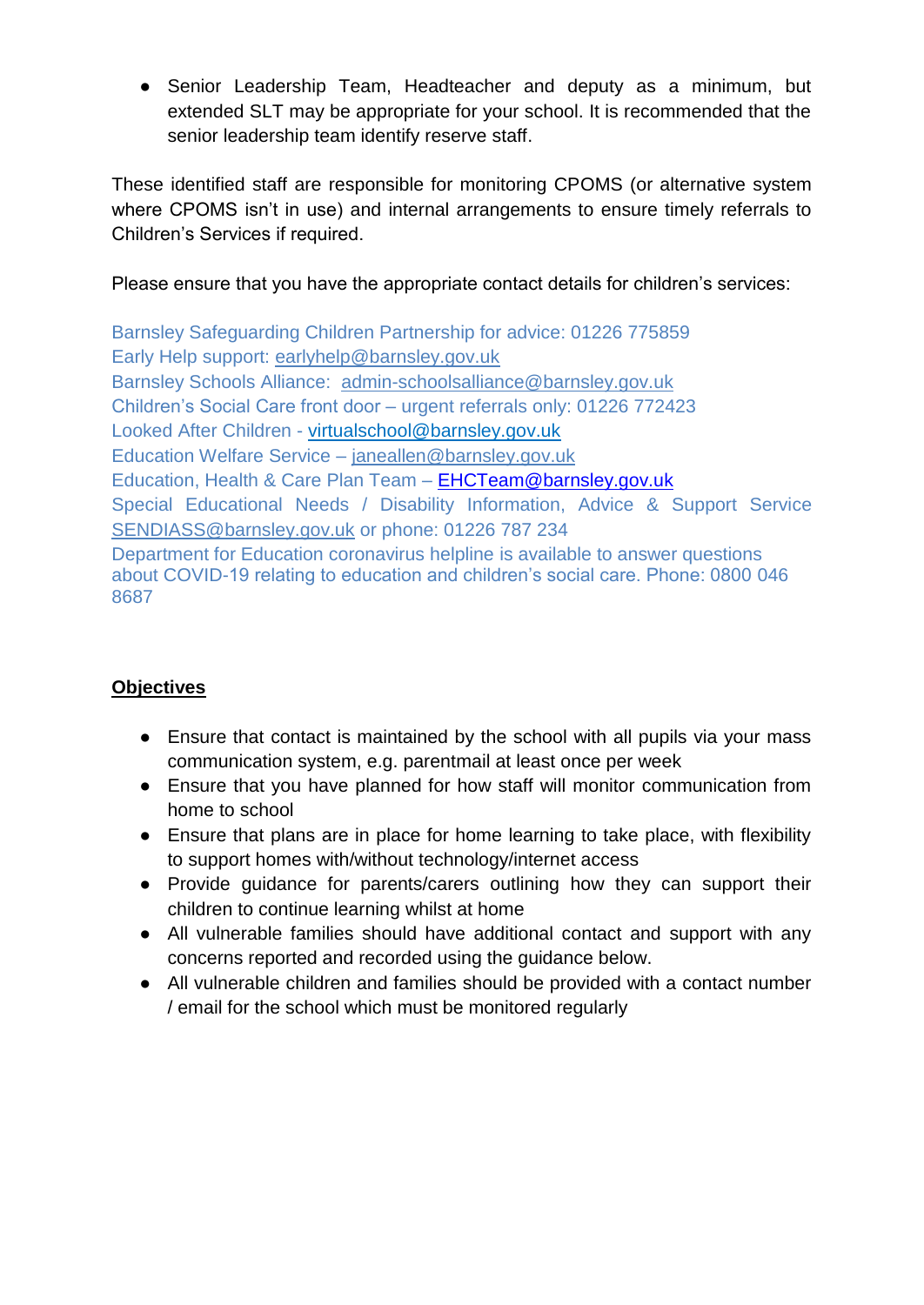### **For vulnerable pupils not currently attending school including children supported by statutory services at CiN level or subject to a child protection plan and**

- You need to identify your most vulnerable children and should use a red, amber, green rating system to assist with prioritisation. The highest priority should be given to children subject to a multi-agency child protection plan.
- Once weekly visits to the family home for the most vulnerable children with doorstep contact, with all children seen if possible, or to confirm where the young person is staying, if not at home. If home visits can't be achieved, to alert the child's social worker / family support worker as appropriate.
- Where no key worker currently exists, complete the attached proforma and return through perspective lite or via Egress to [Janeallen@barnsley.gov.uk](mailto:Janeallen@barnsley.gov.uk) to request support from the Education Welfare Service.
- Offer of food support through school Free School Meal service for those eligible or availability of packed lunches.
- Liaising with all necessary professionals as usual
- Providing reports for or attending (inc. virtually) any planned review meetings, where possible
- Identified staff to record all interactions and any additional concerns via their usual recording mechanism, e.g. cpoms and share or escalate if necessary

# **Children and young people with an Education, Health & Care Plan**

- Most parents and carers of pupils with SEND have chosen to keep their children at home. However, pupils with an EHCP should wherever possible be able to attend school, per the government's guidance and on the balance of risk. Any decision for the child to remain out of school should be based on appropriate risk assessment and agreed with their parents / carers.
- If they are not attending school, pupils with an EHCP must be supported to access learning materials / opportunities/ resources relevant to the child's plan.
- If you are concerned about a child with an EHCP please contact the EHC Team on the email above

# **School provision for other Vulnerable children (as interpreted as 'vulnerable' in your setting)**

- Once weekly phone contact/doorstop contact and confirm where the child/young person is staying and report any safeguarding concerns to children's social care
- Offer of food support through the school Free School Meal arrangements
- Signpost families to the services and support available through the family services directory<https://fsd.barnsley.gov.uk/kb5/barnsley/fisd/home.page>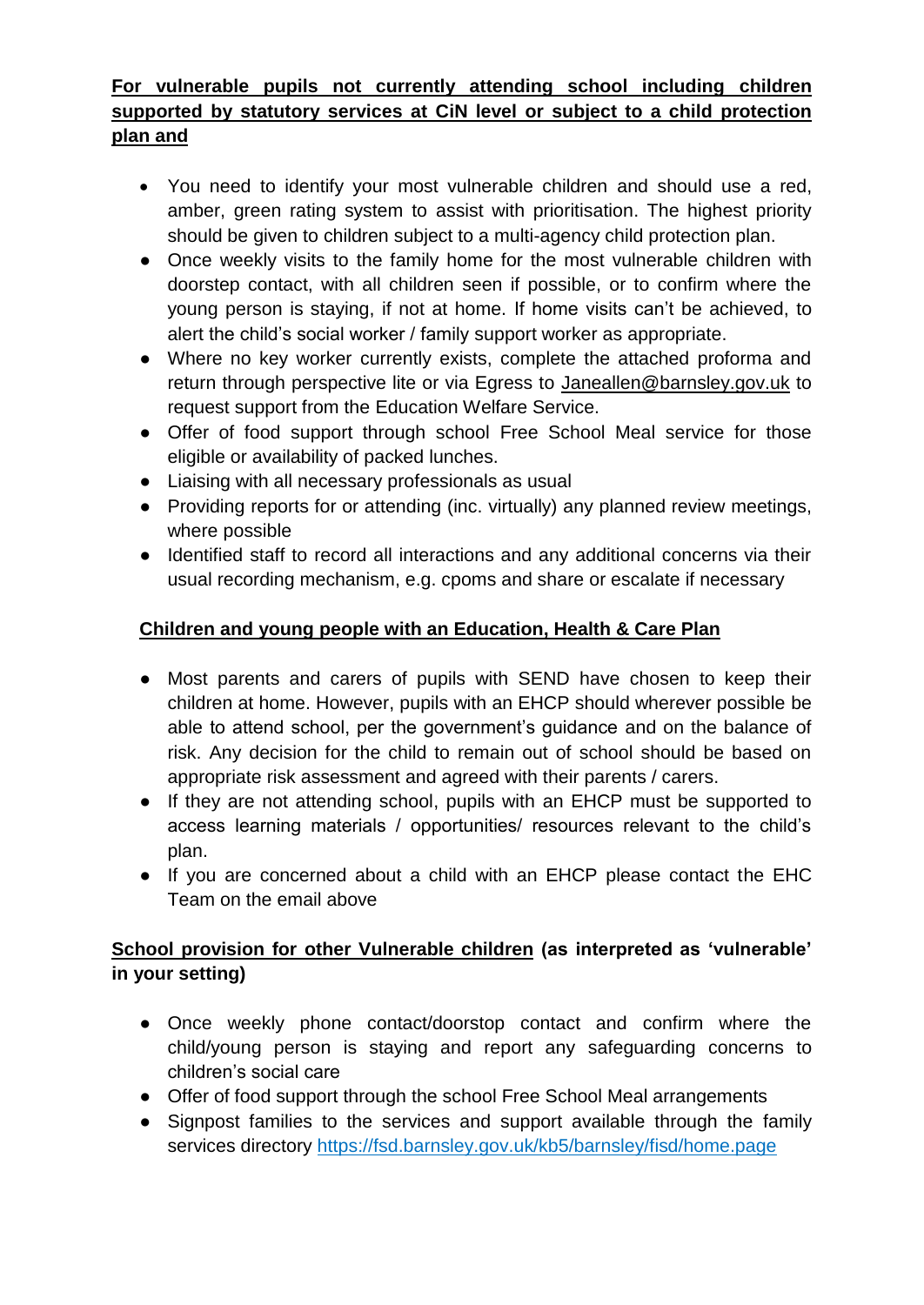- Identified staff to record all interactions and any additional concerns via their usual recording mechanism, e.g. cpoms and share or escalate if necessary
- Liaison with relevant agencies at the point of need, e.g. Family Centres, Children's Social Care, SYpolice, Public Health nursing service as appropriate
- Where no key worker currently exists and concerns are raised, complete the attached proforma and return through perspective lite or via egress to [janeallen@barnsley.gov.uk](mailto:janeallen@barnsley.gov.uk) to request support from the Education Welfare Service.
- If you start to become worried about a child/family and feel they may need early help support, email [earlyhelp@barnsley.gov.uk](mailto:earlyhelp@barnsley.gov.uk) and request a call back from an early help professional who will be able to provide advice and guidance

## **School designated teacher provision for Children & Young People in the Care of Barnsley**

- Welfare Call will continue to monitor attendance of children looked after
- Phone contact at least once a week.
- Offer of support as appropriate through the setting, school or college and social worker.
- Liaising with all necessary professionals as usual (e.g. Education setting, Virtual School, social worker, Personal Advisor, IRO & health professionals)
- Attending any planned review meetings (inc. virtually), unless advised otherwise
- Identified staff to record all interactions and any additional concerns via their usual recording mechanism, e.g. cpoms and share or escalate if necessary
- Each young person's TPEP kept up to date including information about changes to educational provision in light of the current situation.
- It is important to note that looked after children currently not accessing education at school may need to return to school based learning to ensure they can continue to be supported in their placement. This should form part of the risk assessment for all looked after children and school should maintain regular contact with social workers to monitor the impact of any decisions regarding school access.
- If support is required contact the Barnsley Virtual School Team via [virtualschool@barnsley.gov.uk](mailto:virtualschool@barnsley.gov.uk)

#### **School designated teacher provision for Children & Young People in the Care of Local Authorities other than Barnsley**

- As above but schools should confirm the arrangements for monitoring attendance with the placing authority
- If support is required therefore contact the appropriate teams in the Local Authority responsible for the care of the young person. If you are experiencing